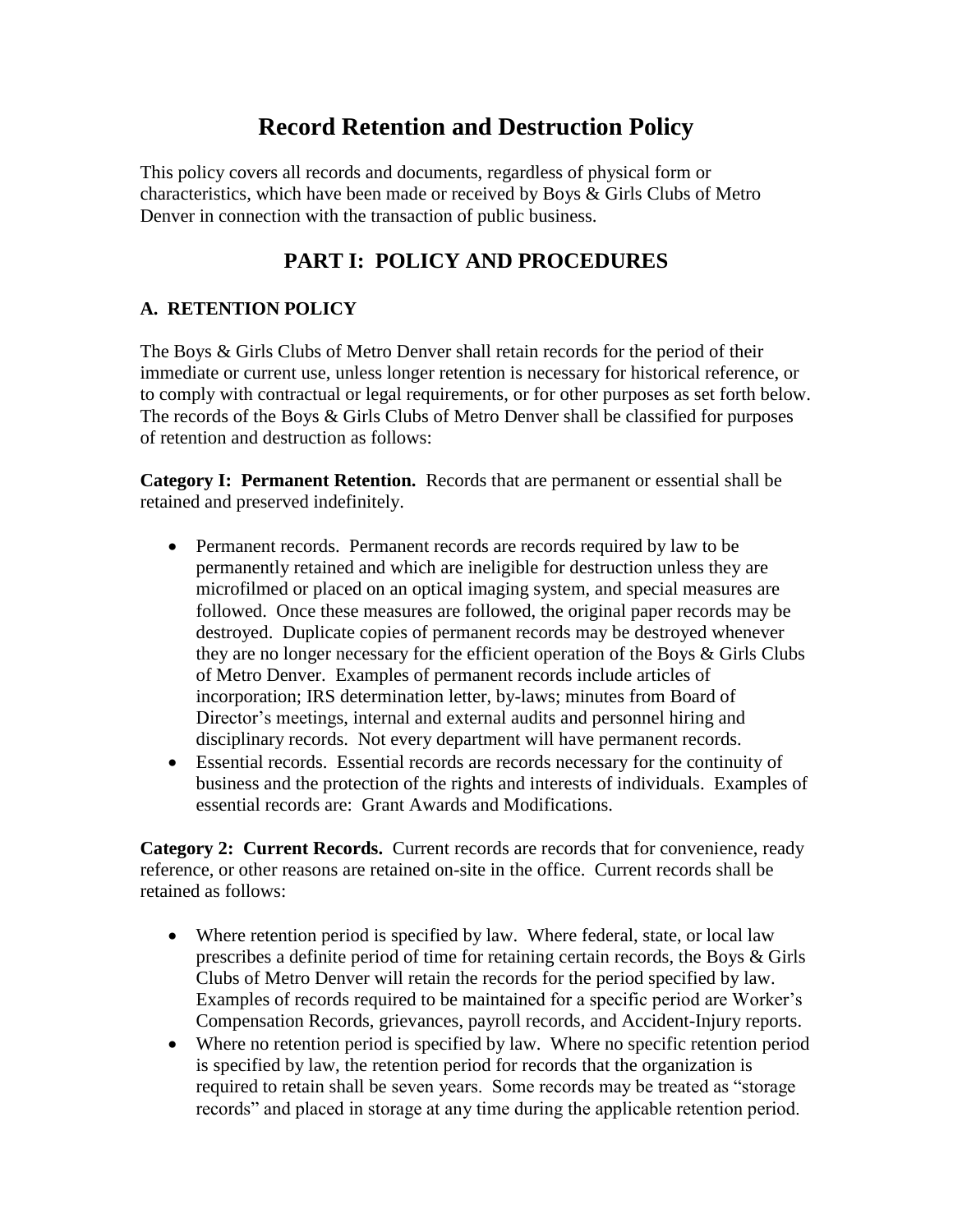Examples of current records include: correspondence, schedules and administrative records.

**Category 3: Storage Records.** Storage records are records that are retained off-site. Storage records are subject to the same retention requirements as current records. Example of storage records include: invoices and payroll reports.

**Category 4: No Retention Required.** Documents and other materials that are not "records" need not be retained unless retention is required by local law. Documents and other materials (including originals and duplicates) that are not otherwise required to be retained, are not necessary to the functioning or continuity of the organization and which have no legal significance may be destroyed when no longer needed. Examples include materials and documents generated for the convenience of the person generating them, draft documents (other than some contracts) that have been superseded by subsequent versions, or rendered moot by organizational action, and duplicate copies of records that are no longer needed. Specific examples include telephone message slips, miscellaneous correspondence not requiring follow-up or departmental action, notepads, e-mails that do no contain information required to be retained under this policy, and chronological files.

With limited exceptions, no specific retention requirements are assigned to documents in this category. Instead, it is up to the originator or recipient to determine when the document's business utility has ended.

### **B. RECORDS NOT ADDRESSED IN THE RECORD RETENTION POLICY**

Records and other documents or materials that are not expressly addressed by the attached schedule may be destroyed at any time provided that they have been retained for the periods prescribed for substantially similar records.

### **C. STORAGE OF RECORDS**

Records may be stored in the Boys and Girls Clubs of Metro Denver's office if the records are in active use or are maintained in the office for convenience or ready reference. Examples of active files appropriately maintained in the organization's office space include active chronological files, research and reference files, legislative drafting files, pending complaint files, administrative files, and personnel files. Inactive records, for which use or reference has diminished sufficiently to permit removal from the Boys and Girls Clubs of Metro Denver's office, may be sent to an off-site storage facility.

### **D. HISTORICAL RECORDS**

Historical records are records that are no longer of use to the organization but which because of their age or research value may be of historical interest or significance. Historical records may not be destroyed.

### **E. PENDING CLAIMS AND LITIGATION**